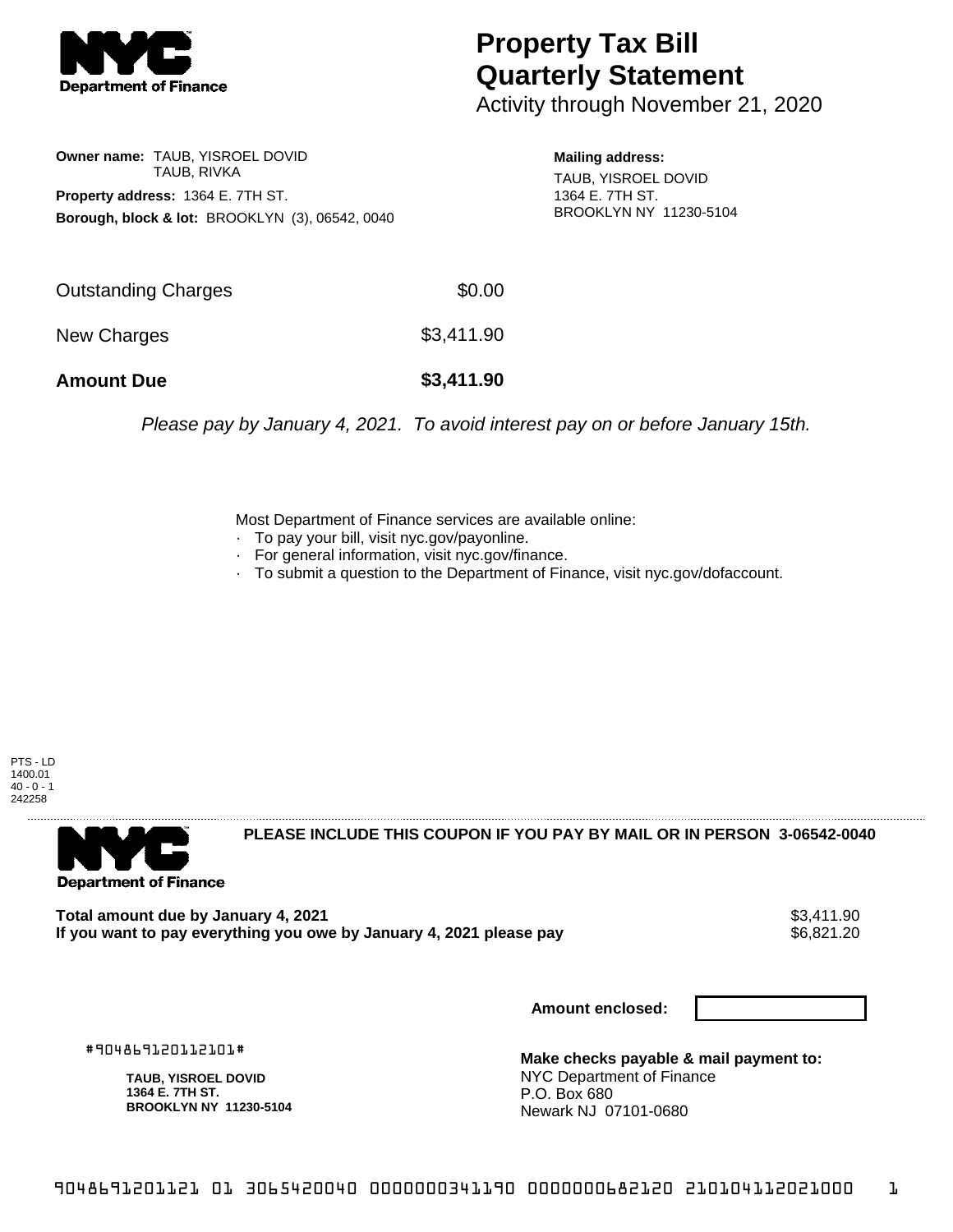

| <b>Billing Summary</b>                                                                                         | <b>Activity Date Due Date</b> |                     | Amount       |
|----------------------------------------------------------------------------------------------------------------|-------------------------------|---------------------|--------------|
| Outstanding charges including interest and payments                                                            |                               |                     | \$0.00       |
| <b>Finance-Property Tax</b>                                                                                    |                               | 01/01/2021          | \$3,462.75   |
| <b>Adopted Tax Rate</b>                                                                                        |                               |                     | $$-41.82$    |
| Payment                                                                                                        | 10/05/2020                    |                     | $$-9.03$     |
| <b>Total amount due</b>                                                                                        |                               |                     | \$3,411.90   |
| <b>Tax Year Charges Remaining</b>                                                                              | <b>Activity Date</b>          | <b>Due Date</b>     | Amount       |
| <b>Finance-Property Tax</b>                                                                                    |                               | 04/01/2021          | \$3,462.75   |
| <b>Adopted Tax Rate</b>                                                                                        |                               |                     | $$-41.82$    |
| Total tax year charges remaining                                                                               |                               |                     | \$3,420.93   |
| If you want to pay everything you owe by January 4, 2021 please pay                                            |                               |                     | \$6,821.20   |
| If you pay everything you owe by January 4, 2021, you would save:                                              |                               |                     | \$11.63      |
| How We Calculated Your Property Tax For July 1, 2020 Through June 30, 2021                                     |                               |                     |              |
|                                                                                                                |                               | Overall             |              |
| Tax class 1 - Small Home, Less Than 4 Families                                                                 |                               | <b>Tax Rate</b>     |              |
| Original tax rate billed                                                                                       |                               | 21.1670%            |              |
| New Tax rate                                                                                                   |                               | 21.0450%            |              |
| Estimated Market Value \$3,323,000                                                                             |                               |                     |              |
|                                                                                                                |                               |                     | <b>Taxes</b> |
| <b>Billable Assessed Value</b>                                                                                 |                               | \$70,050            |              |
| Clergy                                                                                                         |                               | $-1,500.00$         |              |
| <b>Taxable Value</b>                                                                                           |                               | \$68,550 x 21.0450% |              |
| <b>Tax Before Abatements and STAR</b>                                                                          |                               | \$14,426.36         | \$14,426.36  |
| Enhanced Star - School Tax Relief                                                                              |                               | $$-3,280.00$        | $$-659.00**$ |
| Annual property tax                                                                                            |                               |                     | \$13,767.36  |
| Original property tax billed in June 2020                                                                      |                               |                     | \$13,851.00  |
| <b>Change In Property Tax Bill Based On New Tax Rate</b>                                                       |                               |                     | $$-83.64$    |
| ** This is your NYS STAR tax savings. For more information, please visit us at nyc.gov/finance or contact 311. |                               |                     |              |

## **Home banking payment instructions:**

- 1. **Log** into your bank or online bill pay website.
- 2. **Add** the new payee: NYC DOF Property Tax. Enter your account number, which is your boro, block and lot, as it appears here: 3-06542-0040 . You may also need to enter the address for the Department of Finance. The address is P.O. Box 680, Newark NJ 07101-0680.
- 3. **Schedule** your online payment using your checking or savings account.

## **Did Your Mailing Address Change?**

If so, please visit us at **nyc.gov/changemailingaddress** or call **311.**

When you provide a check as payment, you authorize us either to use information from your check to make a one-time electronic fund transfer from your account or to process the payment as a check transaction.